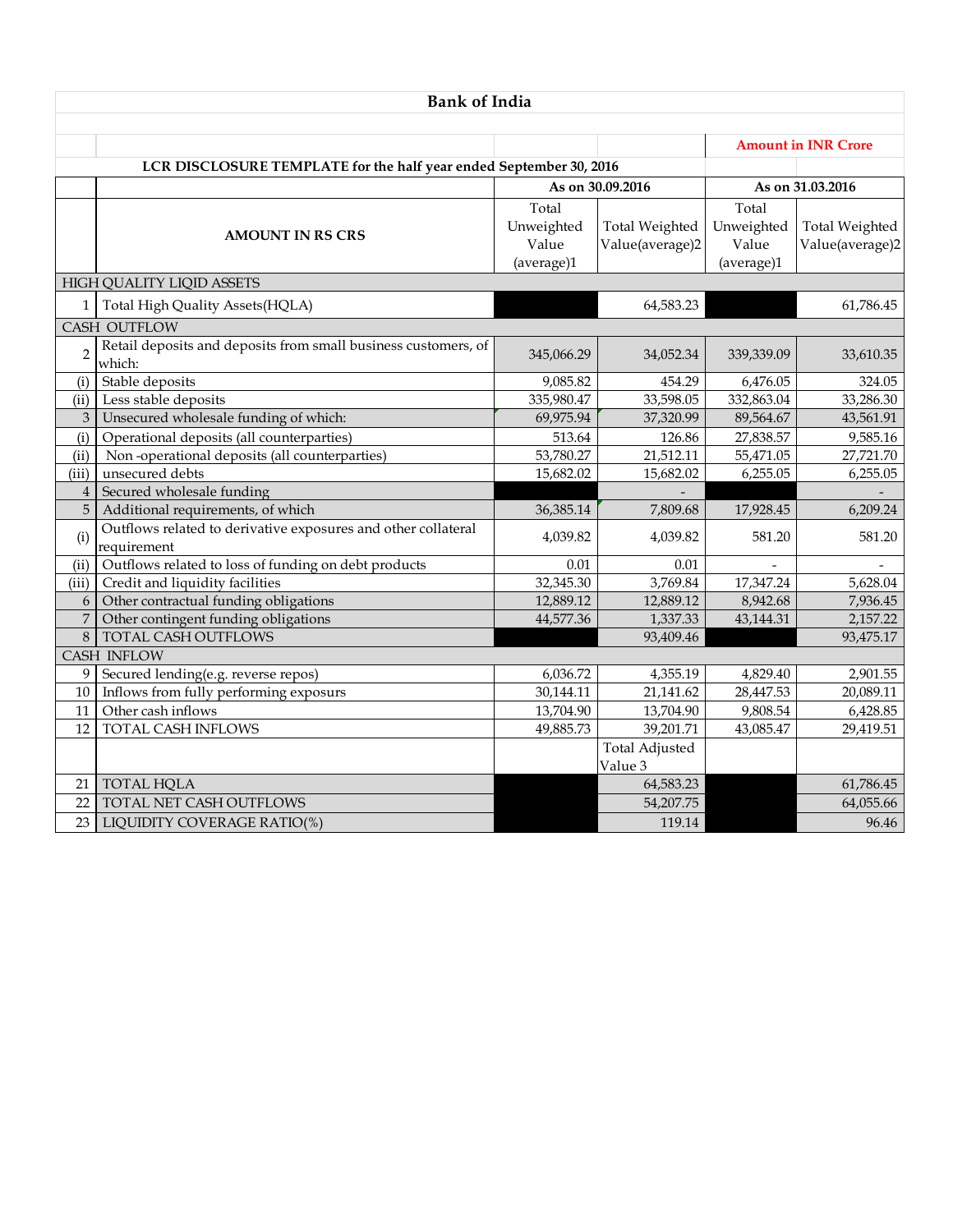## **Bank of India**

## **Risk Management Dept., Head Office**

## **LCR DISCLOSURE TEMPLATE for the half year ended September 30, 2016**

## **Qualitative disclosures with regard to LCR**

W.e.f. 1<sup>st</sup> January 2015, the Bank has implemented guidelines on Liquidity Coverage Ratio (LCR) as directed by Reserve Bank of India.

The LCR standard aims to ensure that a bank maintains an adequate level of unencumbered High Quality Liquid Assets (HQLA) that can be converted into cash to meet its liquidity needs for a 30 calendar day time horizon under a significantly severe liquidity stress scenario. At a minimum, the stock of liquid assets should enable the bank to survive until next 30 calendar days under a severe liquidity stress scenario.

$$
LCR = \frac{High Quality Liquid Assets (HQLA)}{Total net cash outflows over the next 30 calendar days}
$$

Here,

- HQLA comprises of level 1 and level 2 assets, in other words these are cash or near to cash items which can be easily used / discounted in the market in case of need.
- Net cash outflows are excess of total inflows over total outflows under stressed situation as defined by Basel / RBI. While arriving at the net cash outflow, the inflows are taken with pre-defined hair-cuts and the outflows are taken at pre-defined run-off factors.
- In case stressed inflows are more than the stressed outflows, 25% of total outflows shall be taken as total net cash outflows to arrive at the LCR.
- With effect from 01.01.2015, Banks are required to maintain minimum 60% LCR on an ongoing basis. The same shall reach 100% as on 01.01.2019 with incremental increase of 10% each year.

|                |     | $\mid$ 01.01.2015 $\mid$ 01.01.2016 $\mid$ 01.01.2017 $\mid$ 01.01.2018 $\mid$ 01.01.2019 |     |     |      |
|----------------|-----|-------------------------------------------------------------------------------------------|-----|-----|------|
| Minimum<br>LCR | 60% | 70%                                                                                       | 80% | 90% | 100% |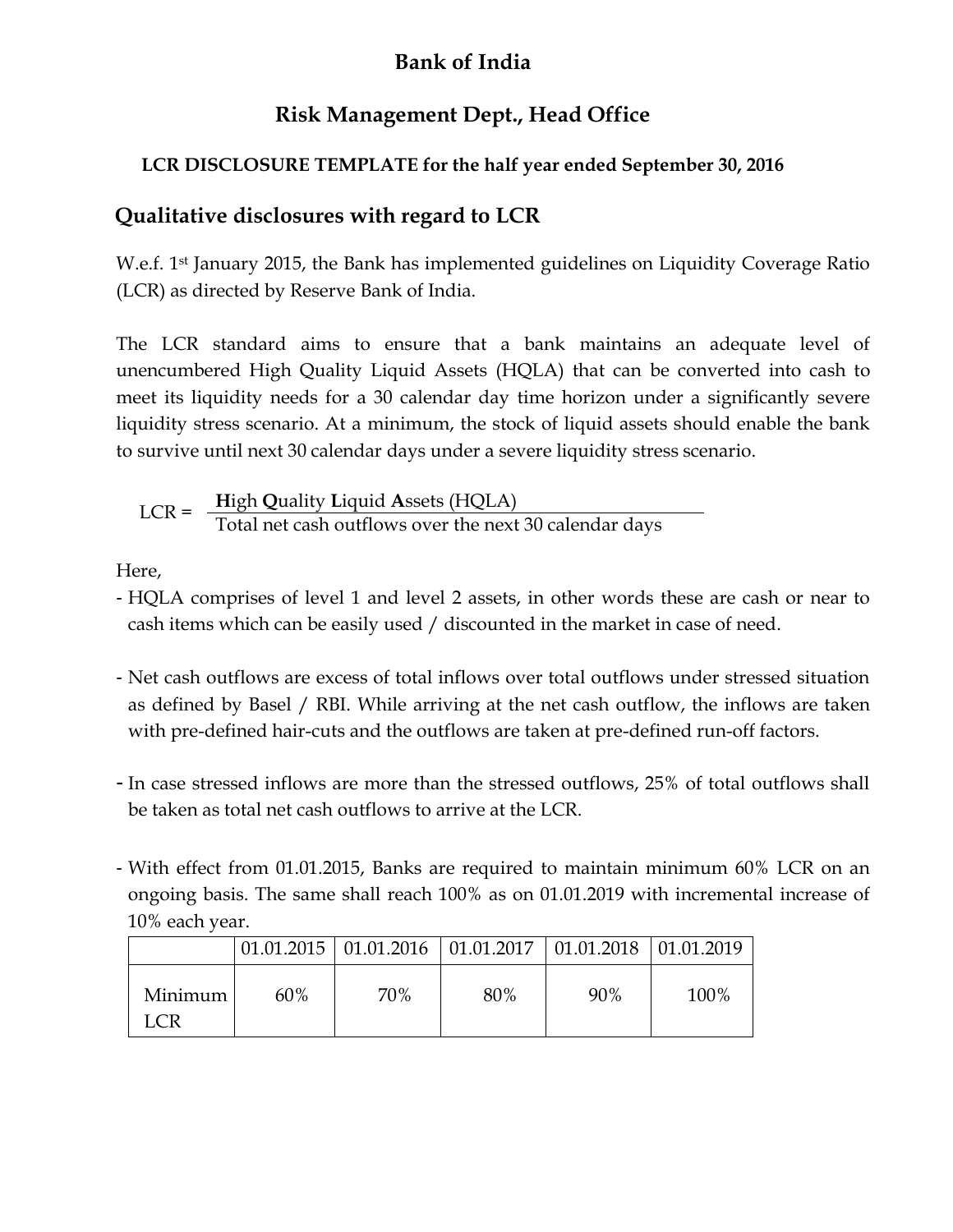**Main Drivers of LCR**: The main drivers of the LCR is adequacy of High Quality Liquid Assets (HQLA) and lower net cash outflow on account of higher funding sources from retail customers. Adequate stock of HQLA helped the Bank to maintain adequate LCR as the Bank is maintaining significant amount of excess SLR.

**Intra-period changes as well as changes over time:** For the half year ended September 2016, the LCR was in excess of 100% during April, 2016 (128.44%) and May, 2016 (116.69%) while it dropped in June, 2016 (86.08%) due to reduction in excess SLR.

LCR was higher in July, 2016 (145.73%) mainly on account of sharp decline in Outflows and increase in Inflows vis-à-vis earlier months in FY 2016-17. However, in the month of August, 2016 (124.23%) and September, 2016 (126.31%), there was a fall in LCR on account of increase in net cash outflows but the same was above the regulatory requirement of 70%.

**Composition of HQLA:** The composition of High Quality Liquid Assets (HQLA) mainly consists of cash balances, excess SLR, excess CRR and FALLCR (Facility to Avail Liquidity for Liquidity Coverage Ratio).

The composition of HQLA as on date of disclosure is given below:

| Cash in hand                                                     | 17% |
|------------------------------------------------------------------|-----|
| <b>Excess CRR balance</b>                                        | 2%  |
| Government securities in excess of minimum SLR Requirement       | 13% |
| Government securities within the mandatory SLR Requirement, to   |     |
| the extent allowed by RBI under MSF including FALLCR (presently  | 12% |
| to the extent of 7 percent of NDTL as allowed for MSF)           |     |
| Marketable securities issued or guaranteed by foreign sovereigns |     |
| having 0% risk weight under Basel II standardized approach and   | 2%  |
| other securities adjustments on account of Repo/Reverse Repo     |     |
| transactions                                                     |     |
| Facility to Avail Liquidity for Liquidity Coverage Ratio         |     |

**Concentration of funding sources**: Majority of Bank's funding sources are from retail customers (about 60%) therefore the stressed outflows are comparatively lower. However, in absence of any non-callable option for term deposits, the Bank has considered almost all deposits under outflow section as per RBI guidelines. Bank also does not have funding concentration from any significant counterparty. A significant counterparty is defined as a single counterparty or group of connected or affiliated counter parties accounting in aggregate for more than 1% of the bank's total liabilities.

**Derivative Exposures and potential collateral calls:** Bank has very little exposure in derivative business which is not very significant.